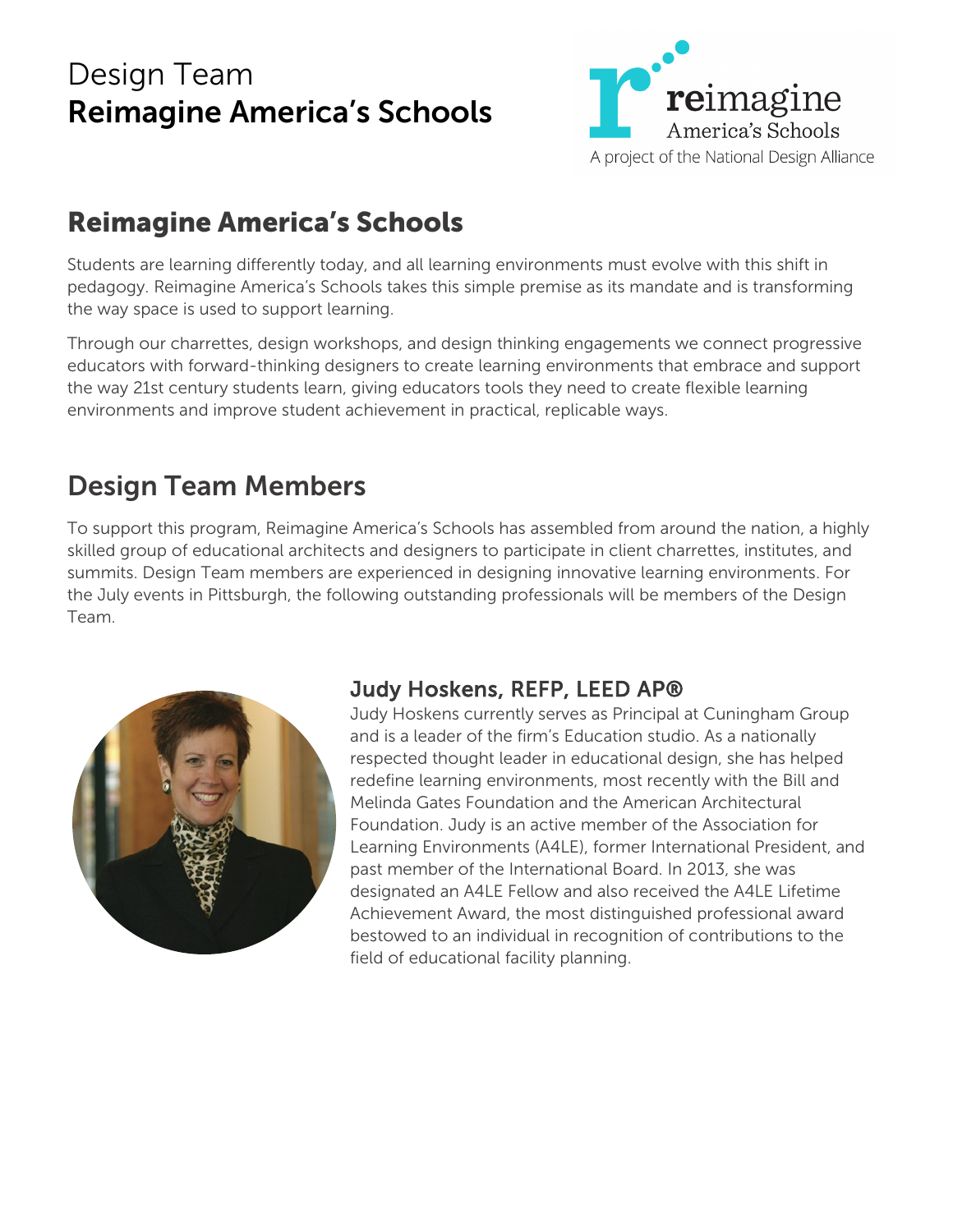# Design Team Reimagine America's Schools





#### John M Weekes, FAIA

John began his professional career with Skidmore Owings & Merrill Architects, Portland Oregon's office, before forming his own firm, DOWA, in 1986. DOWA grew to become regionally, nationally & internationally recognized for educational facility planning & design excellence. John's educational design and planning work focuses on the intersection between 21<sup>st</sup> Century learning and space. He has received every national design award multiple times including the James McConnell Award for Planning & the AIA's Honor Award for Educational Design. He has served on over 15 regional & national design juries, and had his work published in books and regional/national publications.

John has lectured and keynoted multiple conferences including the British Council of School Environments National Summit, The National School Boards Annual Convention, The State of Montana's Energy Summit and Virginia's Educational Facility Planners Annual Conference.

He consulted with the US Department of Defense Education Activity (DODEA) to develop guidelines to redevelop their 130 school facilities, New York City's Public Schools School of One, the Australian International School in Indonesia and Jilin University's K-12 Campus Development in Changchun, China.

He serves as President for two nonprofit organizations and is the father of two young women who both are educators. In 2015 John began teaching design at the University of Oregon's Graduate School of Architecture. That same year he was elevated to the College of Fellows by the American Institute of Architects.

### Ashley Flores



Ashley is an experienced education leader who likes to solve problems and build things from the ground-up. She recently joined architecture firm HKS as Vice President and Education Strategist to elevate design as a critical variable in the learning experience and to advance education through the built environment.

Prior to HKS, Ashley served as Director of Planning and Special Projects at Dallas ISD, leading the effort to reimagine teaching and learning through the implementation of personalized learning districtwide. She started her career as a middle school Spanish teacher and coach of new teachers with Teach For America.

Ashley earned degrees in business administration and liberal arts

from The University of Texas at Austin and in education policy and management from the Harvard Graduate School of Education.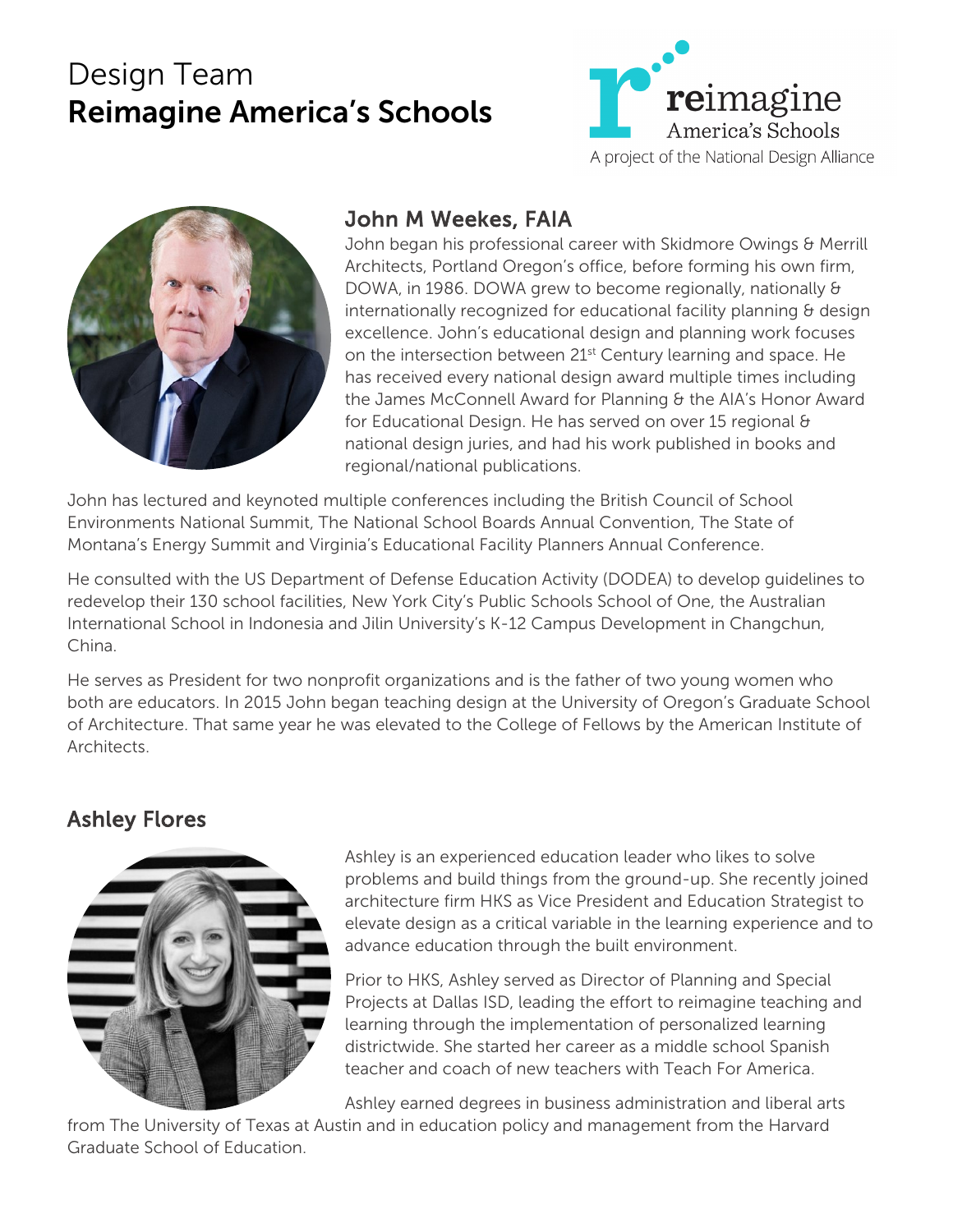# Design Team Reimagine America's Schools





## John Pfluger, AIA, NCARB, LEED AP

John is a Principal at Cuningham Group Architecture, Inc. and serves as a Design Principal in the firm's education studio. Central to John's design approach is his personal commitment to achieving creative, sustainable design results that enhance our clients' goals through a highly inclusive process. John is a skilled collaborator and believes strongly that creativity and innovation are better served through a collaborative process of design—a model that welcomes clients, consultants, and contractors to the creative table. This is especially true regarding educational design where John has been instrumental in creating exceptional learning environments that enhance the educational process and break

ground for new methods of educational delivery.

John's reputation as a designer has led him to national recognition in school design including the award-winning Pathways Innovation Center in Casper, Wyoming and the Alexandria Area High School in Alexandria, Minnesota. John also helped author the book, Schools That Fit, which tells the story of Cuningham Group's philosophy and process of tailoring the design of educational projects to uniquely fit the communities they serve.



### Dr. Lennie Scott-Webber, NCIDQ, AIA Affiliate [AIA/CAE] & CAE Research Think Tank

Dr. Lennie is a leading thought leader on the evolution of what we know about how we learn. Passionate about the unanswered solutions that leave students behind, she has pioneered research strategies addressing how the built environment impacts student engagement factors. She is the owner of INSYNC:: Education Research + Design; Formerly: the founding Director of Education Environments Globally for Steelcase Education; tenured, fullprofessor and chair of two design schools [Canada & USA].